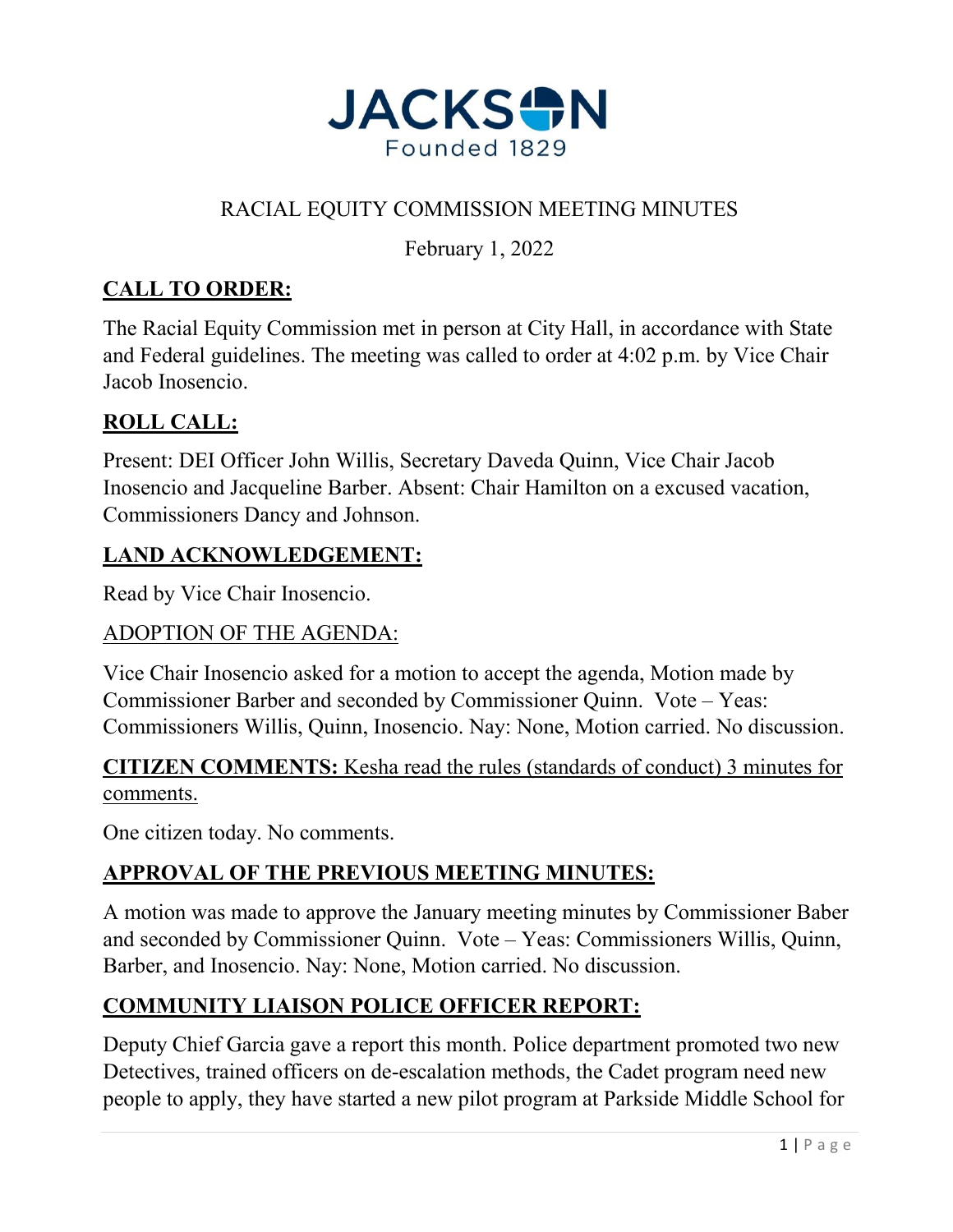a 6-graders that is due to start in March 2022. The new position is still available for the Community Liaison person for the police department.

### **COMMITTEE REPORTS:** Nominating Committee met this month.

- a. Board Development Committee Chair Commissioner Dancy (have not met)
- b. Policy and Procedure Committee No Chair (have not met)
- c. Contract and Purchasing Committee No Chair (have not met)
- d. Nominating Committee Chair Commissioner Quinn (we discussed some potential committee members and the need to set a date to review them).
- e. Public Communications Committee Chair Commissioner Hamilton (have not met)
- f. Housing and Mobility Committee Chair Commissioner Quinn (have not met)

# **OLD BUSINESS:**

- a. Summary report of the listening sessions are almost completed, Ms. Gunn is the only Council person whose Ward has not had a meeting yet.
- b. RFQ update: The RFQ changes were made, and it's posted on the City of Jackson's website and has over 120 hits.
- c. The Commissioners are not ready for the recording of Racism Commercial. Motion was made to table the scheduling of the recording by Commissioner Barber and seconded by Commissioner Willis. Vote – Yeas: Commissioners Willis, Baber, Quinn, Inosencio. Nay: None, Motion carried. No discussion.

### **NEW BUSINESS:**

- a. We are planning the 2022 Committee's. Add the new Commissioners (Barber and Inosencio.) Jacob wants to be added to the Contract/Purchases/Vendors and Board Development Committees. (Put the chairs of these committees in the notes so we can choose what committees we chair. The roles of the committees are in last year's notes.
- b. ARPA funds are available from the City and the REC is interested in getting some of those funds. We need to decide which od the five areas we would like the funds from. We would like 10% of the budget. The timeline for the funds to be spent is December 31, 2026. Motion was made by Commissioner Willis to approve funds in advance and talk with the City Manager to hold funds for us and it was seconded by Commissioner Barber. Vote – Yeas: Commissioners Willis, Quinn, Barber, Inosencio and Dancy. Nay: None, Motion carried. No discussion.